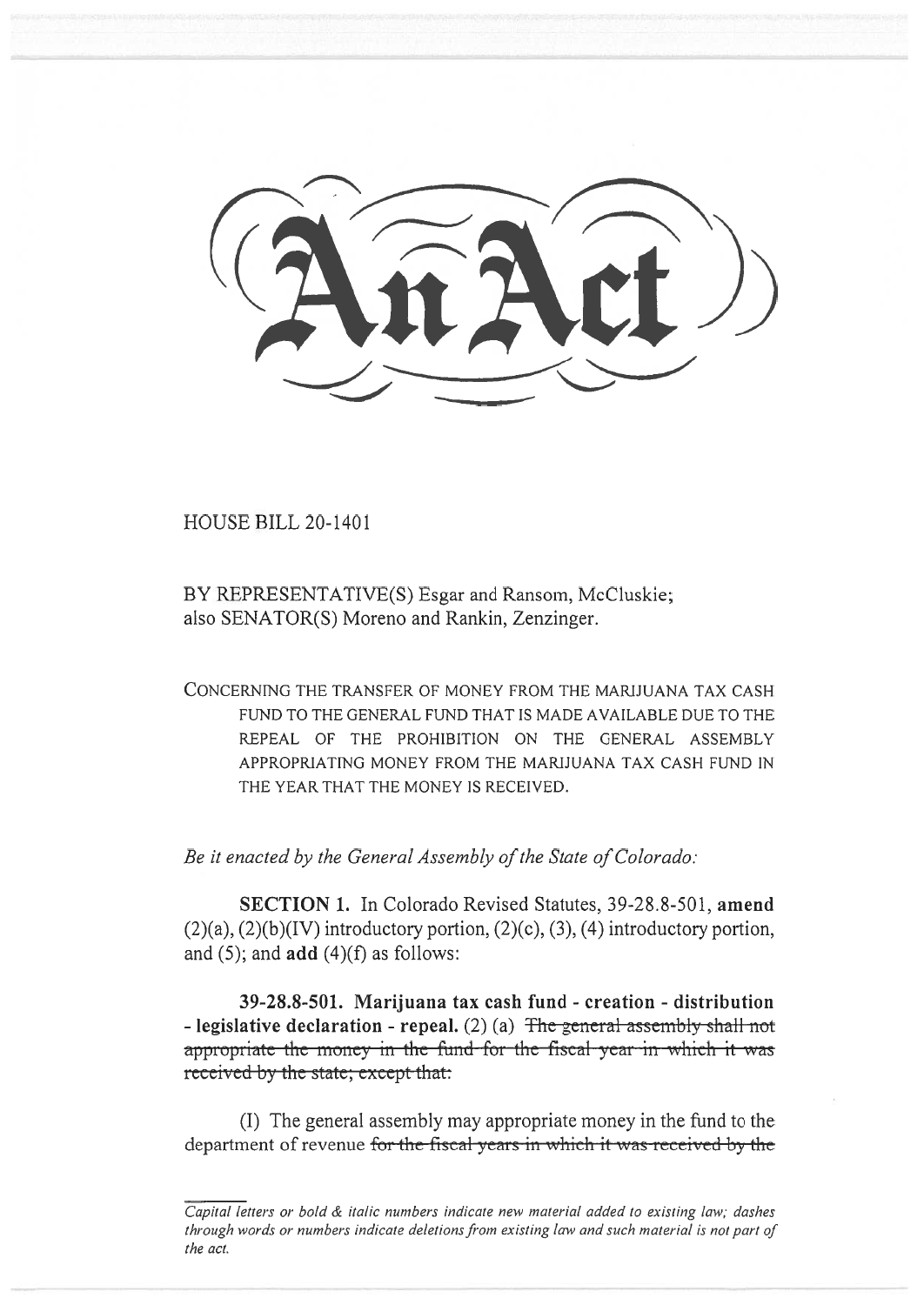state for the direct and indirect costs associated with implementing this article 28.8 and article 10 of title 44. and

(II) Repealed.

(b) (IV) Subject to the limitation in subsection (5) of this section, the general assembly may annually appropriate any money in the fund for any fiscal year following the fiscal year in which it was received by the state for the following purposes:

(c) Subject to the limitations in subsection (5) of this section and in addition to the purposes for which the general assembly may appropriate money in the fund specified in subsections  $(2)(a)$  and  $(2)(b)$  of this section, the general assembly may also direct the state treasurer to transfer money in the fund to the general fund as specified in subsection (4) of this section and to the high-cost special education trust fund. The general assembly may direct the state treasurer to make such transfers only for a fiscal year following the fiscal year in which the money in the fund was received by the state.

(3) Any moneys in the fund not expended for the purposes specified in subsection (2) of this section may be invested by the state treasurer as provided by law. All interest and income derived from the investment and deposit of moneys in the fund shall be credited to the fund. Any unexpended and unencumbered moneys remaining in the fund at the end of a fiscal year remain in the fund and shall not be credited or transferred to the general fund or another fund. All interest and income derived from the investment and deposit of moneys in the fund are subject to annual appropriation by the gcncral asscrnbly for any fiscal ycar following the fiscal ycar in which they were received by the state.

(4) NOTWITHSTANDING SUBSECTION (3) OF THIS SECTION, the state treasurer shall make the following transfers from the fund to the general fund:

(f) ON OCTOBER 1, 2020, ONE HUNDRED THIRTY-SIX MILLION NINE HUNDRED EIGHTY-NINE THOUSAND SEVEN HUNDRED FIFTY DOLLARS.

 $(5)$  Beginning with appropriations made for the 2015-16 state fiscal y **ear**, The total amount that the general assembly appropriates from the fund

## PAGE 2-HOUSE BILL 20-1401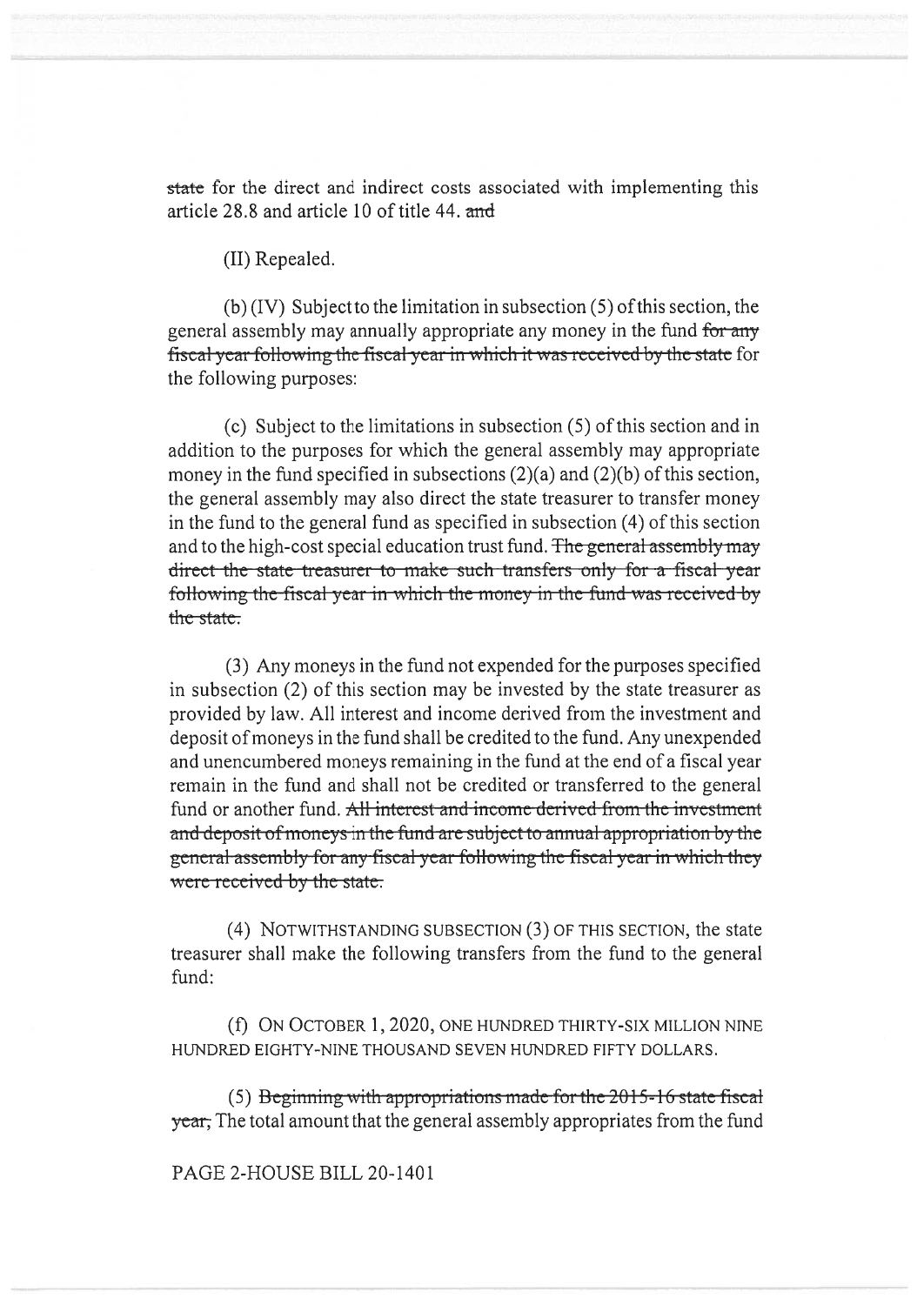FOR A STATE FISCAL YEAR shall not exceed ninety-three and one-half percent of the AN amount of moneys in the fund available for appropriation EQUAL TO THE BEGINNING BALANCE OF THE FUND PLUS ANY MONEY CREDITED OR TRANSFERRED TO THE FUND DURING THE STATE FISCAL YEAR.

SECTION 2. Effective date. This act takes effect July 1, 2020.

SECTION 3. Safety clause. The general assembly hereby finds,

PAGE 3-HOUSE BILL 20-1401